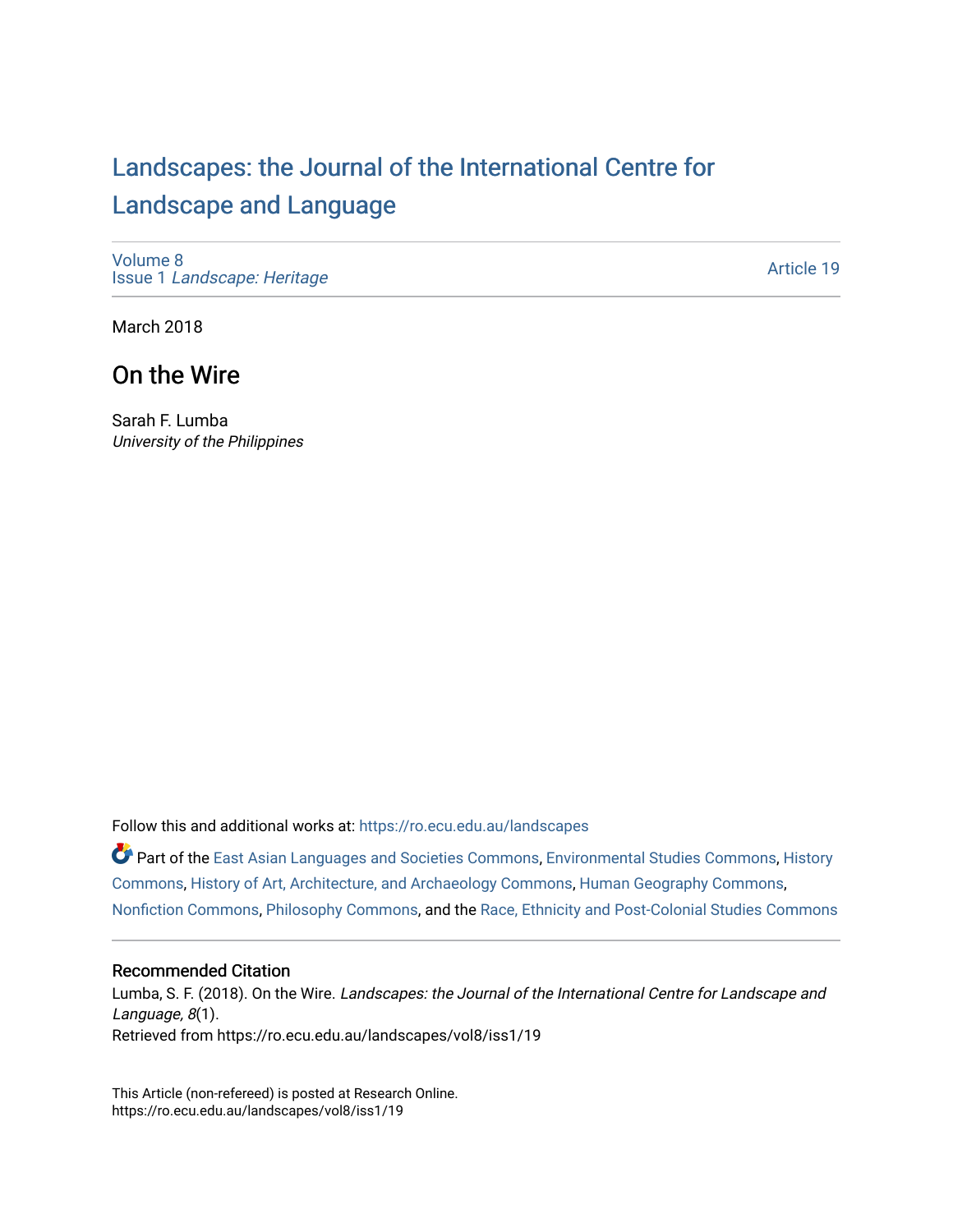### **On the Wire**

*Sarah F. Lumba(University of the Philippines)*

There was a fridge—a fridge on a wire.

It looked like an oversized, ageing acrobat, tottering almost four metres from the ground—all 254 litres of it—in all its white enamel glory. Such a spectacular, death-defying feat, one would think. But no one was even applauding. It had only been a few hours since tropical storm Ondoy<sup>1</sup> had left, and there were only a few spectators out on the street—a pile of scrunched-up clothes, two cars pinned down by a fallen molave tree, an old shaggy loveseat that had lost a leg, a drowned dog. And they were all there, halfburied in sludge.

I saw this scene on the news a few days after the stormhad exited the Philippines. The fridge had been spotted in Marikina, my hometown, which was only fourteen kilometres away from the capital and was most affected by Ondoy. There the floodwaters had risen to 23 metres above sea level, inundating 14 of the city's 16 barangays. Other cities had been flooded, too, and there were certainly images that were more jarring than the fridge, for Ondoy had become the most devastating typhoon in the country's history, with 800 people dead, 400,000 displaced, and 17 billion pesos worth of agriculture and infrastructure damaged. But there was nothing quite as surreal for me as the image of that hefty appliance on the wire.

How did it get there in the first place?

Vanity, of course, had something to do with it.

Mygrandfather used totell us old stories about Marikina. One of them was about a young maiden who had no name, but whom everyone knew, for her beauty was unsurpassed in her small town. Because this maiden spent all her waking hours studying her own reflection in the nearby waters, he said, the townsfolk kept reproaching her, "But you're already pretty! *Marikit ka na*!" She ignored them. Instead, she searched for flaws on her face, and finding none, searched even more. Then one day, as she sat by the river that flowed through the rice fields that lay across her town, the sky suddenly turned dark, and heavy rains began to fall. The river quickly swelled, and wise folks warned her to seek higher ground. But she heard

*<sup>1</sup> International codename: Typhoon Ketsana*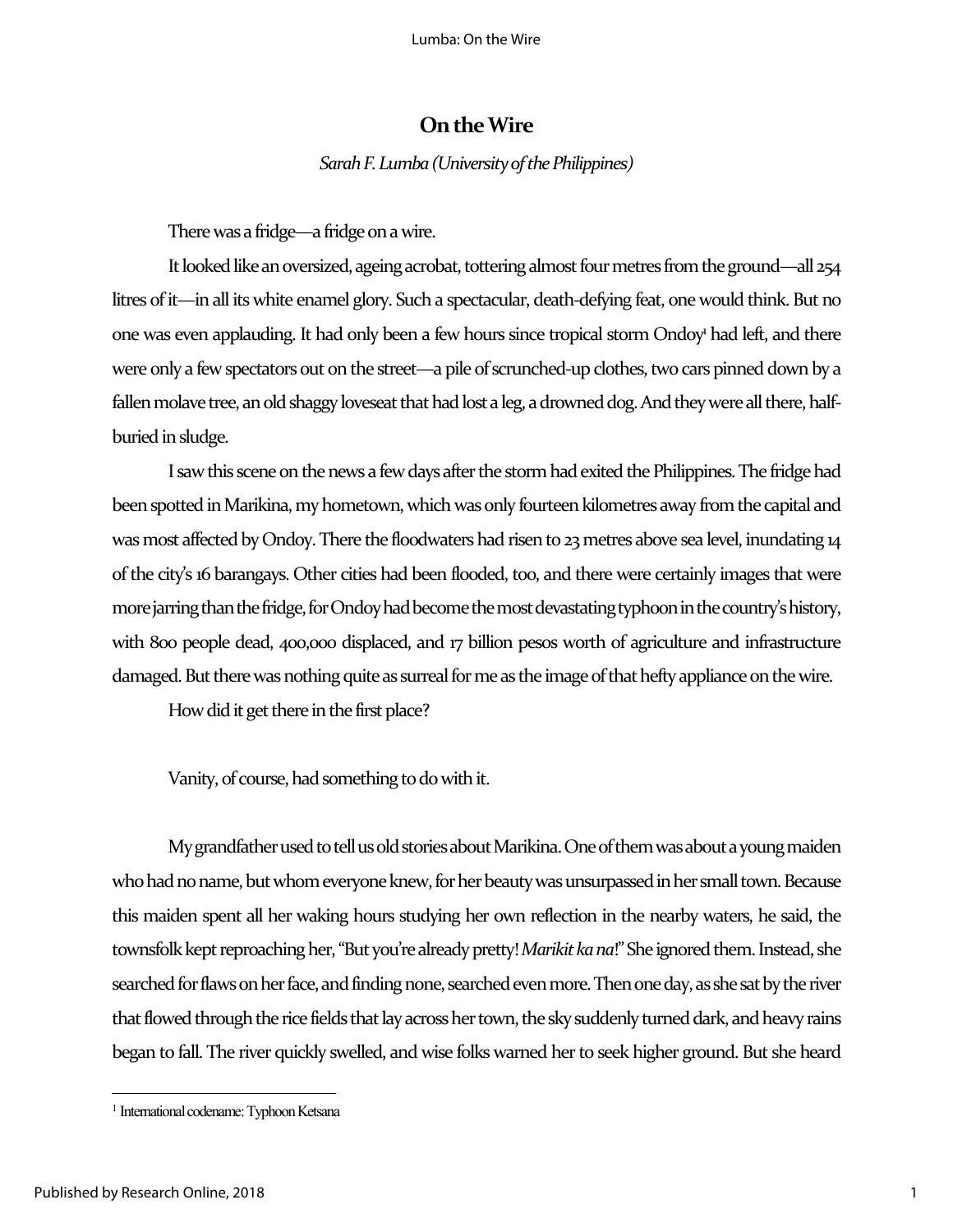nothing and saw only what she wanted to see. By the time she noticed the floods, it was already too late.

Or so the story goes.

I remembered this myth in the immediate aftermath of Ondoy. Even before the typhoon hit Marikina in the early hours of September 26, 2009, the weatherman had already been warningMarikeños, "Brace for rain. Move to higher grounds."It was the same warning the maiden had supposedly received almost 400 years ago. But it was a weekend; most people were still sound asleep. And no one was really bothered about the few streets already under ankle-deep waters in just a matter of hours. They were used to it. Marikina is a valley, after all, between the Sierra Madre mountain range to the east and the hills of Quezon City to the west: waters from both always settle in the area, sometimes causing its river to overflow, especially during the rainy season.So when Marikeñosheardthe weatherman's warning, they simply took their TVs and toasters upstairs and went straight back to bed.

Then as now, nobody really listens to those who could read the signs of the times. And so it goes.

After Ondoy, there were rumours that the waters that eventually flooded Marikina came from a nearby dam that overflowed. But the only dam around, Wawa Dam, has been out of commission since the 1950s. It was also much simpler for Marikeños to blame the municipality of Rodriguez, the largest town in the province of Rizal. Rodriguez sits on the slopes of the Sierra Madre where a once vast, fertile forest lay, but that, due to human greed, has been stripped of its thick green foliage and its minerals, limestone, and marbles. Now, every typhoon season, rainwater that the now-barren mountains cannot contain pummels the valley, together with all the highland's collective debris from its many subdivisions, piggeries, poultry farms, and sanitary landfills. The September, 2009 flood was quite different, though. It was not mainly caused by water from the mountains. It was caused by the city itself.

There is a street near my grandfather's house in Calumpang, one of Marikina's barangays, which always has small pools of water forming here and there, even during the summer. To try to solve this problem, the local government has dredged the area, and then either asphalted or cemented the whole street several times over ever since I was a kid. No long-term success has been seen as yet. There are many streets like this in Marikina. When my grandfather was still alive, he told me that there used to be a brook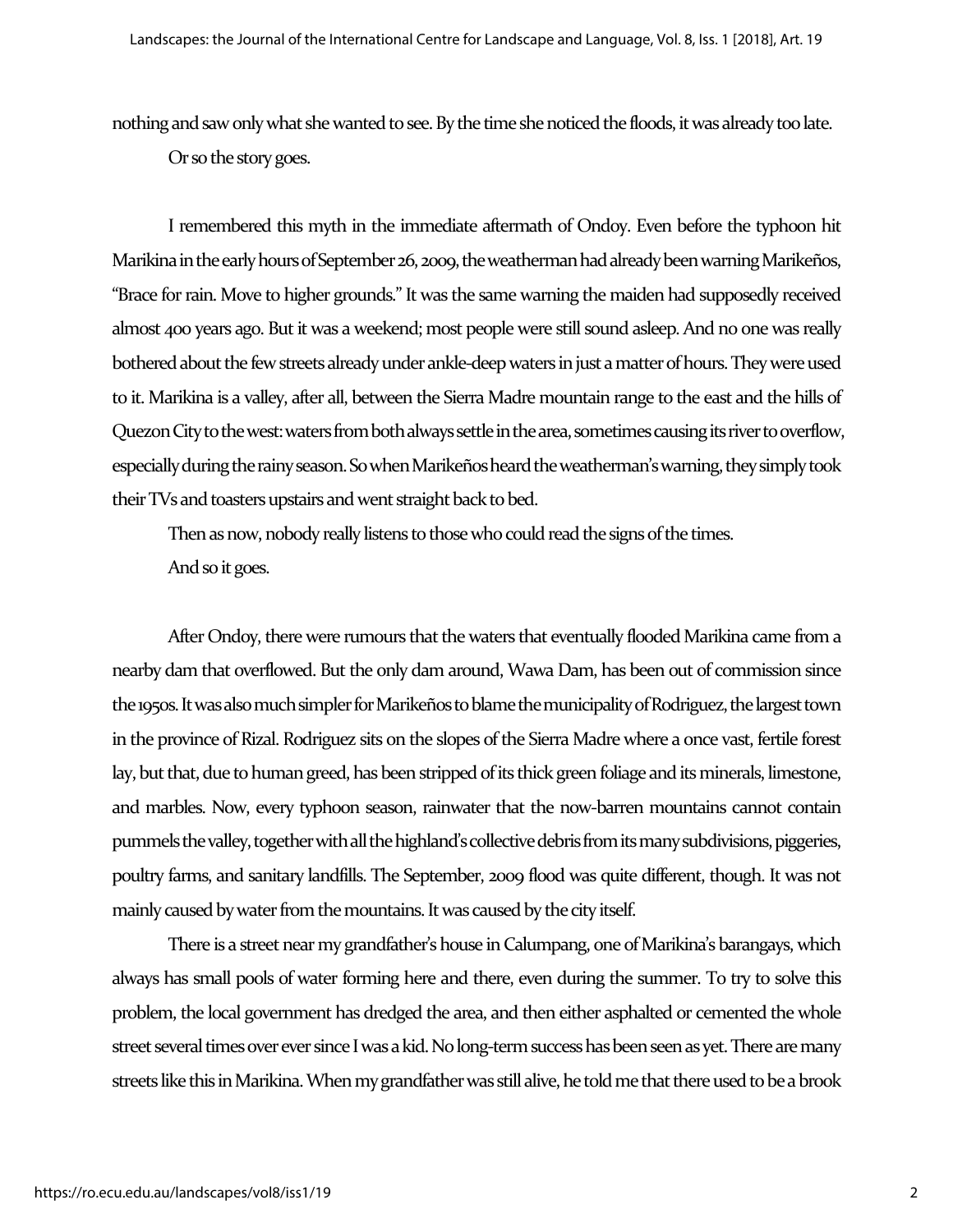somewhere in that Calumpang street, and that, no matter what man does, water will always find a way back to its ancient paths. Water, unlike people, has a long memory, and it remembers that Marikina used to be all marshland.

It used to be that the lives of Marikina's early inhabitants revolved around water. They first built their huts around a spring on a hill in what is now known as Barangka, another one of Marikina's barangays, from which they drew drinking water, and which, owing to its healing powers, was treated as sacred ground. Their communal lives also followed the river's flow. It was the river that told them when it was best to plant or when it was best to move to higher ground; that kept their land moist for rice, sugarcane, and vegetables to grow abundantly; that gifted them with fish to eat; and that made their travels to the market in Manila, where they could sell the fruits of their labour, swifter. But Spanish colonisers arrived in the 16th century. They came to sniff out sin and win more souls for their king. They also quickly staked their claim on land that was not theirs, then tortured and killed those who raised so much as a whimper against their God or their unholy rule. It took the Filipinos more than three centuries to band together and fight back to reclaim their land. Like many of those Filipinos, Marikeños could only arm themselves with bolos. But despite their inferior weaponry, they came close to victory in 1898. Unfortunately, other invaders came—the Americans, then the Japanese. When, after another 50 years of colonial rule, Filipinos finally gained their sovereignty, it was perhaps already too late. There were just too many battles and too many deaths to deal with. Four centuries of subjugation wore out their spirit and erased their memory of how their ancient collective soul was tied to land and river and sky.

What they did remember was a painful lesson learned from their colonisers: a lesson in ownership and personal greed. When thousands of hectares of wetland in Marikina that used to be owned by the Tuazon Estate<sup>2</sup> began to be parceled off in the 1930s, Marikeños, now walking wounded, besieged by so much self-doubt and fear of losing everything again in the end, immediately put up fences and walls, as if to say, "Mine! I can now hold on to something that I can call mine." Thus, Marikina's forebears turned

<sup>&</sup>lt;sup>2</sup> On April 16, 1630, the Spanish crown, through Fray Pedro de Arce, apostolic ruler of the Archbishopric of Manila, gave ecclesiastical control *of Marikina to the Jesuits. During this period of control, the crown also decidedto reward a certain Chinese named Son Tua with thousands of hectares of land for the help he extended to Spanish soldiers who were trying to thwart a British invasion of Manila. The Tuazon Estate ("Tuazon" was the Hispanisedversion of "Son Tua")demanded taxes from the natives of Marikina for the use of the land and forced them to turn over more than half of their harvest. It was only after a series of back and forth between prominent Marikeños and highly placed government officials, as well as with the lawyers of the Tuazons, thatthe natives got to own the land they tilled.*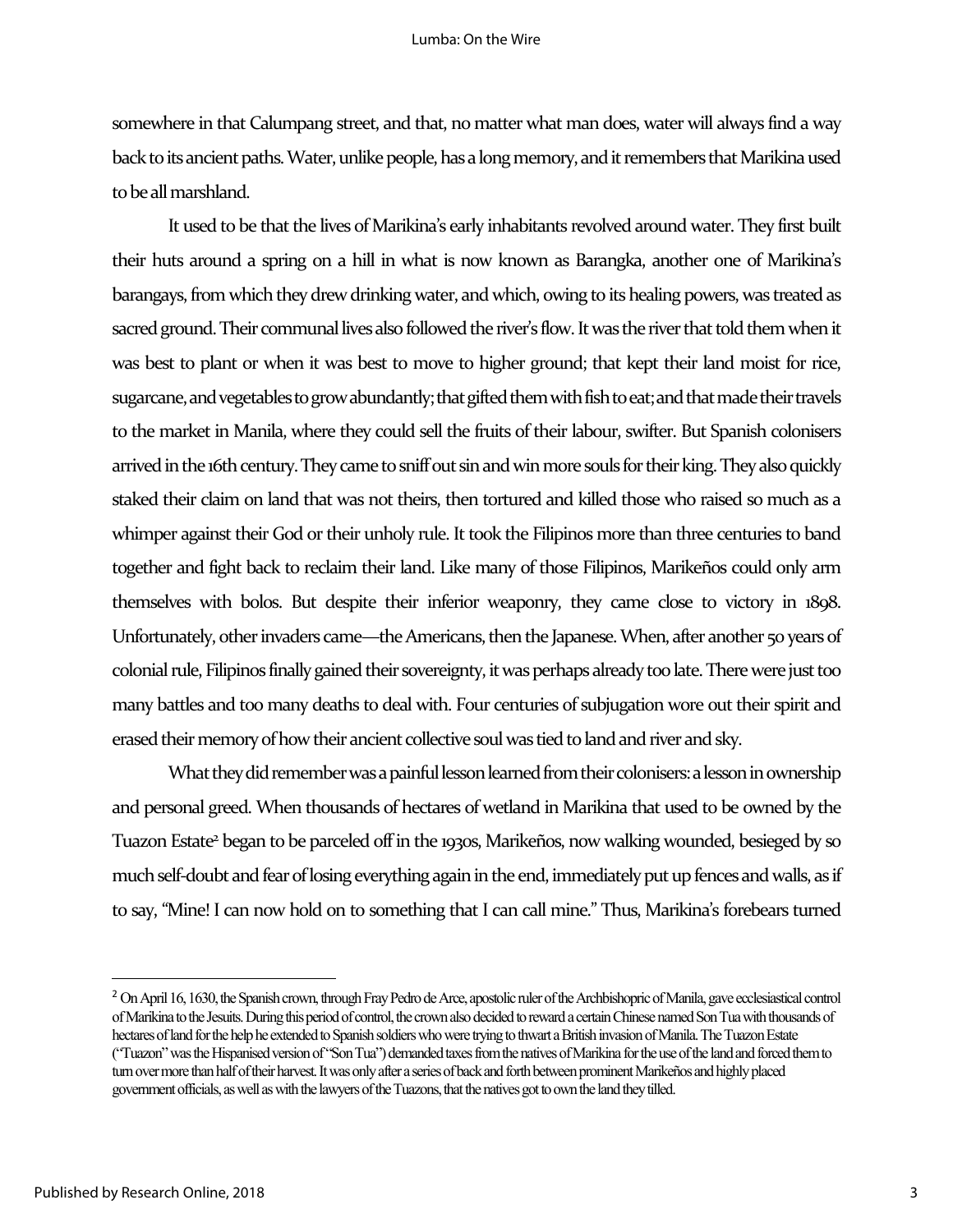from nature's caretakers to land owners. What they owned, they quickly covered with cement, and what was not theirs, they felt no affinity for. Then, beginning in the 1940s, people from other parts of the country started migrating to Marikina, attracted by its balmy weather. More and more of the marshland was filled up with soil and covered in concrete in order to build more homes, businesses, and roads for these newcomers. Open spaces soon became scarce; the paths of springs and brooks were blocked or changed in the name of progress. In the 1950s, this marshland covered an area of 11.23 square kilometres. Only eight percent was left in 1997.

I took my eleven-year-old son to visit my hometown last week, and we sat on a green bench by the banks of Marikina River. It was a warm day. Everyone seemed to have chosen to stayindoorsand have lunch, save two old men finishing a game of chess and a few stray dogs sleeping in the shade. I remembered this place when it was filled with vegetable patches, and when lilies and spinach still blanketed the waters. Now, there was only a park, and the paths had all been paved. My eyes moved across the river. The old stone chapel built by the Jesuits in the 1630s would have been right across from where we sat, and I tried to imagine a young priest, still with some holy chip on his shoulder, zealously yanking on a *campanilla*to call the faithful in for the Angelus.

Behind me was the city proper. What used to be a small town filled with rice fields and mangroves, a place whose livelihood was dictated by a 27-kilometre river traversing all the barangays, was now full of hip restaurants, suburban homes, and air-conditioned malls. I turned to my son who was just getting ready to play a game on his smartphone. "This was where we flew kites when I was young," I began, "and where women used to come to wash clothes." He nodded politely, but seemed distracted. I persisted: "This was where we chased the wind and where our neighbours bathed, wearing only their birthday suits." And he asked, "What about you, *nanay*? Did you swim here, too?" "No," I replied, "because this was where my grandfather's twin drowned, too."

"Oh" was all he could manage before he started fiddling with his phone again. I kept hoping that his first close encounter with the river would stir something deep within his gut—a desire to learn more about his roots. I looked at the waters, dark and still, wishing that a mudfish or catfish would suddenly show up to amuse him. But only janitor fish could survive now in these forsaken waters. I turned to him again and thought of jolting him with "This was where hundreds of people drowned during a typhoon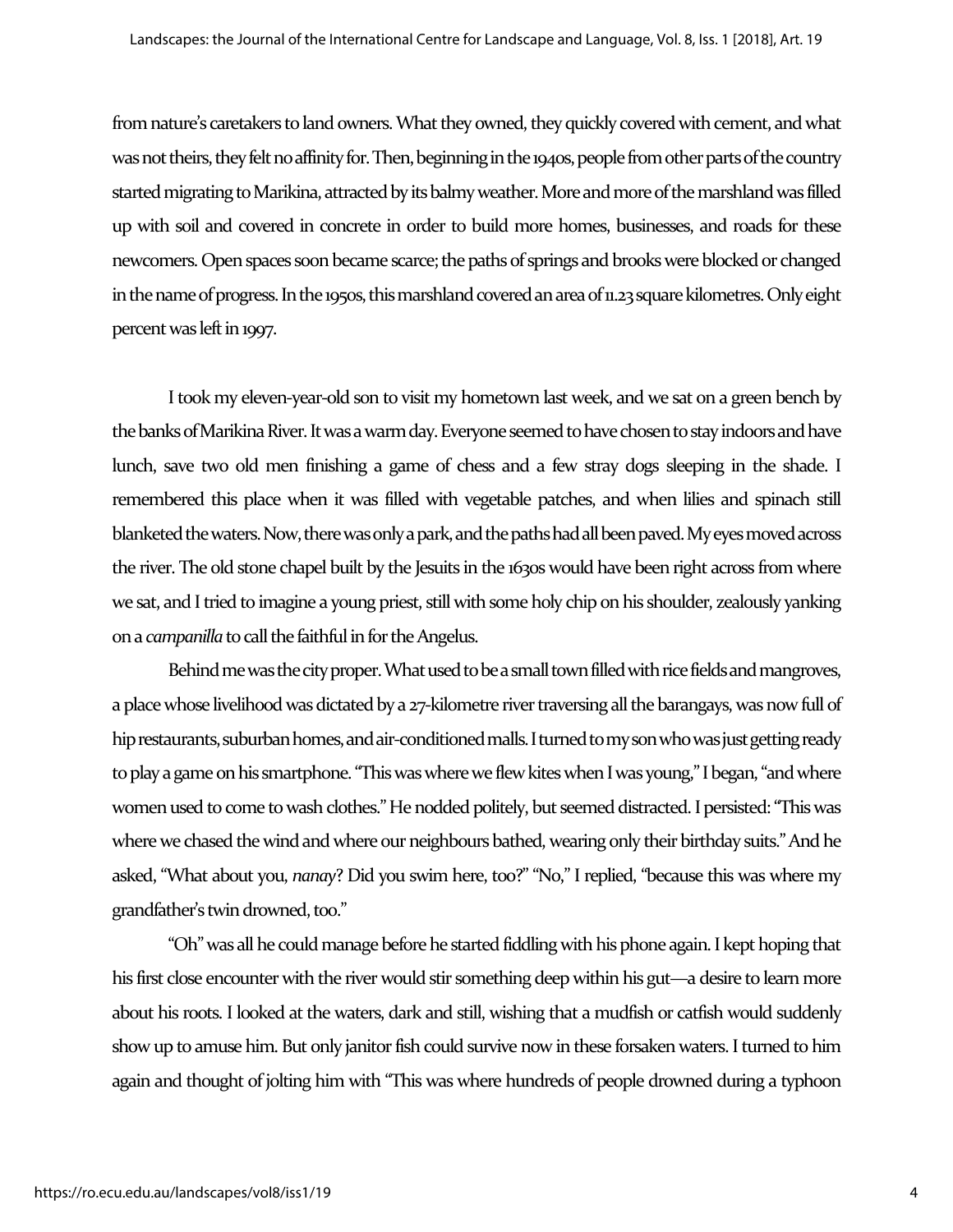when you were only three," but he was already off to check out the large bas-relief of a lizard near the bougainvillea archway.

And so it goes.

I am almost certain that the fridge did not know what hit it until it was too late. Perhaps it sat, snug and smug, by the corner of a green-and-blue kitchen, knowing it was the chunkiest appliance in the house. And perhaps it even threw its weight around, sticking its crisper out at the sink, and with handles akimbo, giving the new oven an occasional icy stare. Then Ondoy happened, dumping 341 millimetres of rainfall on the morning of the first day alone—an amount that surpassed the average rainfall of the city for the whole month of September. Tragedy then became a great leveler, even for kitchenware.

It is mesmerizing to watch how the earth goes through its own cleansing ritual. That fateful September morning, when huge droplets from the sky hustled toward the ground, the earth tried to gather all the water in its bosom. It tried to absorb as much as it could. But it was simply too much rain in too short a time. Underneath Marikina's concrete roads and manicured lawns, underneath its cemented roads and even the underground parking lots of its malls, the marshland that had long been forgotten, that many Marikeños did not even know existed, reawakened. Not long after, it heaved. It began to spew water out through the city's pores, its gutters, displacing the rats and regurgitating decades-old urban waste, a mix of feces, urine, laundry suds, and small chunks of sanitary napkins. Then spaces between the tiles in household kitchens and living rooms and the cracks on the driveways began to bleed dirty water. And the fridge that was sitting comfortably in the green-and-blue kitchen slowly felt its lower torso getting soaked. The toilets were up next. No one could flush. Instead, out of these bowls popped the last things that had passed through the traps. And whatever those were, they streamed out, cascading like driftwood down miniature Niagara Falls before hitting the bathroom floors.

At first, Marikeños scratched their heads at the sight of puddles slowly forming in the middle of their living rooms. They made jokes about indoor fishing and tried to make light of the situation in typical Filipino fashion. But when the water reached their knees in just minutes, it also reached deep into the fears they thought had long been buried when their ancestors had divided the land. They rushed to bring their kids and their new ovens and sofas upstairs. But they had to let go of the cutlery. For the water rose too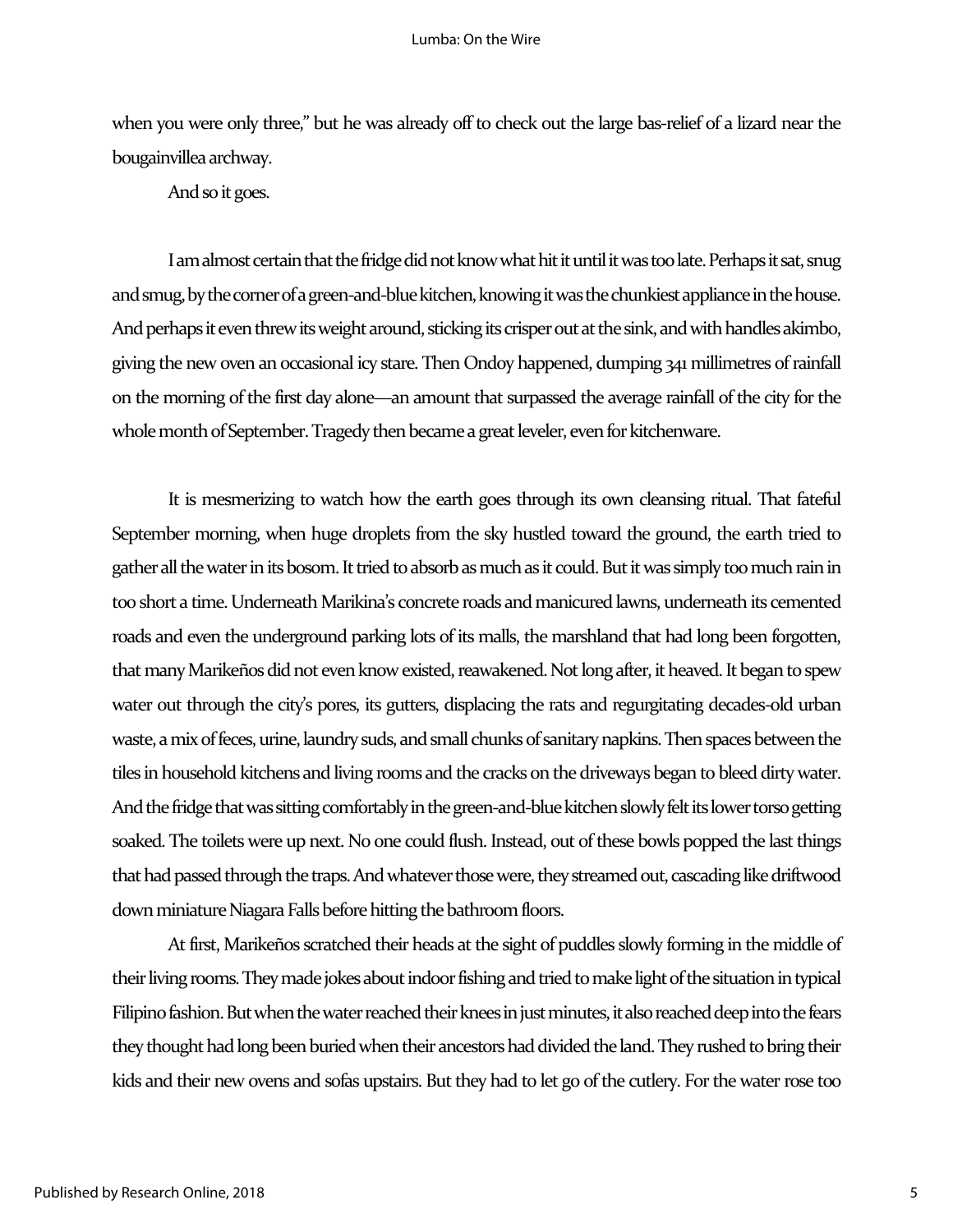fast, and some of them realised too late that their windows were all barred orthat none of their children knew how to swim.

The ground floors of my cousin, my aunt, and my mother's homes became cesspools in just a matter of hours. My brother had to tie his car to a lamppost, lest he find it at the end of the street stacked up with the rest of the neighbourhood's vehicles. My best friend had to leave her four-wheel drive on the nearby highway, never mind if it floated around, to swim through two kilometres of sludge to get to her kids whom she had left alone at home that day. A shanty built by the riverbank collapsed, its thin plywood walls unable to push back the rains, and the family that was inside—a couple, their two young kids, a grandmother, a few cousins—was seen on top of the debris, riding the currents for a few seconds, then was seen no more. The wetland retched and covered my hometown in ten feet of muddy water, and the raging currents in the river carried off buckets, trees, cars, pianos, a fridge, and a whole city's sense of security. Afterwards, bodies of children were seen dangling like neglected laundry on fences and electric wires. In Provident Village, which was considered the most posh village in Marikina in the 1980s, many of the dead were fished out. Old Marikeños were not surprised, for they remembered that this village used to be the river's old path.

I rose from the bench and saw my son sitting on the steps of the nearby grotto. He seemed to be flicking ants off his long pants. Oh, little god, and everything around mere playthings, I thought. He looked up then, and I managed a smile before telling him it was time for us to get going. As we walked back to the car, I gave the river a final nod and thought again about her, the maiden in the tale. She had no name. But the river, for sure, knew her well. She was full of conceit, and the river—how terrible its wrath was. I knew she suffered.I sawher head bobbing on the waters, arms stretched out toward the heavens, begging to be rescued. I saw her clawing on boulders, on threads of water, struggling to surface again and again, gasping for air, but always being pulled back under, the undercurrent thrashing her about, whirling her this way and that, together with branches, loose limbs and mismatched boots, the way a washing machine's spin cycle would. I saw her long hair already gone around her twice like a noose, until finally I could see her no more. They found her days later by the mouth of the nearby Pasig River, turnip leaves clinging to her clothes, a half-dead janitor fish in her mouth. Her face was bloated and blue, her eyes a frozen stare, half in disbelief, half in unbelief. They warned her, yes they did—the people, the skies, the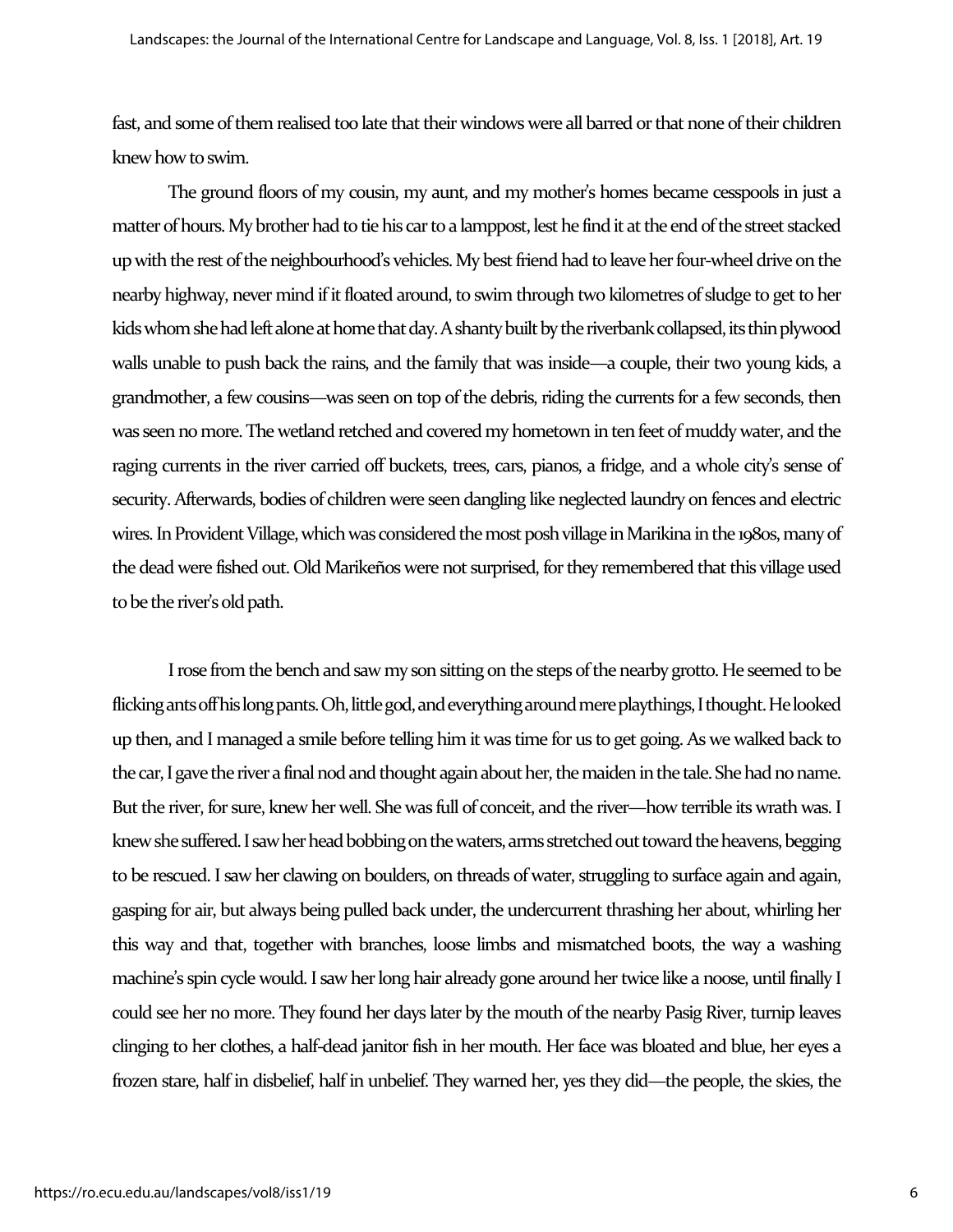earth, the river . . . all the signs were there. But she refused to heed them. I knew her story quite well. I was there when she lived. I saw her die. Because water has a long memory. And three-fourths of me is water.

That day, by the riverbank with my son, the water was peaceful, and the city seemed to be in a good place. After all, it has already survived many upheavals—four major earthquakes, two cholera epidemics, an attack of locusts that ruined farms and caused famine, numerous fires and floods—and has become one of the most competitive and greenest cities in the country. But such kinds of accolades could make a place and its people deeply engrossed with their own reflection, and they could forget to look up at the darkening skies.

I wanted to tell my son that I have been saving up for a small piece of land in Marikina, for this was where I would wish to retire. I could imagine him all grown up, with a family of his own, visiting me on the weekends, and we would share a bowl of *goto*, that steaming hot yellow rice porridge my hometown has always been known for. But I could not completely dismiss the things that I knew: that the quarrying and dredging in Rodriguez continues unabated; that Marikina has not ceased building new subdivisions and new malls; and that, though the city has long been warned not to build near its river and to be cognizant of its natural flow, nobody really pays much attention to warnings such as this, except during a storm.

And so, as my son and I drove away from my hometown, a certain kind of unease began to settle in my bones. I could hear the bell toll from across the river. It was calling all the faithful again, but this time, to warn them: The river giveth, the river taketh away. And as the pealing persisted, I could not help but picture that fridge, still there, dangling from the wire.

Everything, on the wire.

#### *Works Cited*

Department of Environment and Natural Resources. "Formulation of an Integrated River Basin Management and Development Master Plan for Marikina River Basin,vol 2, Main Report." *DENR Foreign-assisted and Special Project Service eLibrary*, 11 June 2015, http://faspselib.denr.gov.ph/sites/default/files//Publication%20Files/Fubak%20Report\_Volume %202\_FINAL%20REVISED\_061115.pdf.